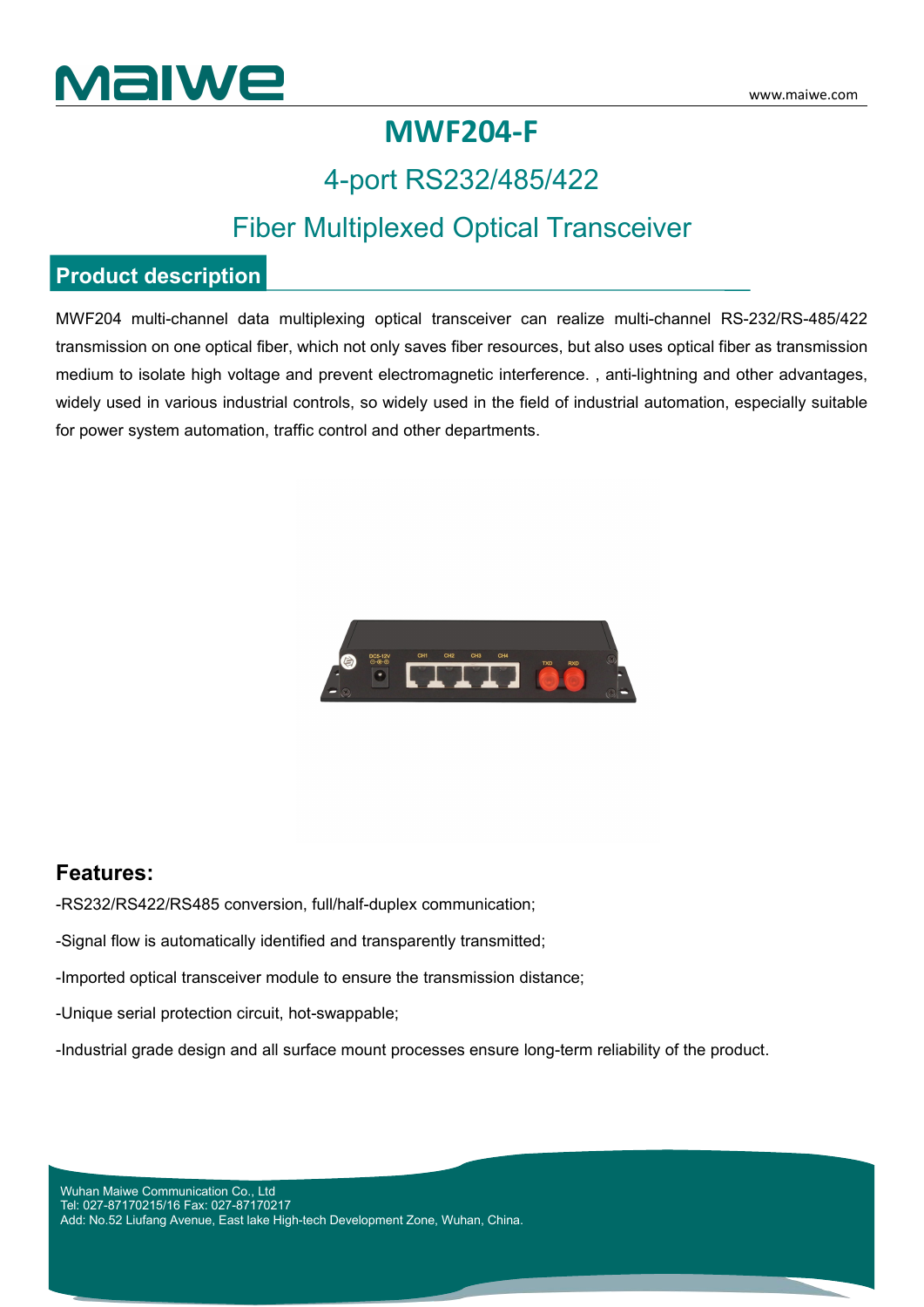# **MaIWe**

### **Product specifications**

| <b>Technical parameters</b>          |                                                                                                                                                                                               |
|--------------------------------------|-----------------------------------------------------------------------------------------------------------------------------------------------------------------------------------------------|
| Standard                             | Compliant with EIA RS-232, RS-485, RS-422                                                                                                                                                     |
| <b>Interface</b>                     |                                                                                                                                                                                               |
| Interface form                       | Serial Port: Electrical characteristics, Meet RS-232/RS-422/RS-485<br>Physical characteristics, Industrial terminal block<br>Optical interface: Single multi-mode optional, SC/ST/FC optional |
| <b>Communication rate</b>            |                                                                                                                                                                                               |
| <b>Baud Rate</b>                     | 300bps~115.2Kbps, rate adaptive signal                                                                                                                                                        |
| <b>LEDs</b>                          |                                                                                                                                                                                               |
| Power indicator                      | <b>POW</b>                                                                                                                                                                                    |
| Data transmission<br>indicator light | TXD, RXD, TX1-TX4, RX1-RX4, ERR (MWF204)                                                                                                                                                      |
| <b>Power</b>                         |                                                                                                                                                                                               |
| Power Supply                         | DC5~12V                                                                                                                                                                                       |
| Interface                            | <b>BNC</b> coaxial input                                                                                                                                                                      |
| Power                                | <5W                                                                                                                                                                                           |
| Overload protection                  | Support                                                                                                                                                                                       |
| Lightning protection                 | 600W/ms anti-lightning strike                                                                                                                                                                 |
| Static protection                    | 15kv anti-static                                                                                                                                                                              |
| <b>Physical Characteristics</b>      |                                                                                                                                                                                               |
| Shell                                | Aluminum                                                                                                                                                                                      |
| Dimension                            | 136mm×30mm×90mm                                                                                                                                                                               |
| <b>Transmission distance</b>         |                                                                                                                                                                                               |
| Serial port line                     | RS-232,15m@9600bps<br>RS-422/RS-485, 1.2km@9600bps                                                                                                                                            |
| Multi-mode fiber                     | 1310nm, 5Km                                                                                                                                                                                   |
| Single mode fiber                    | 1310nm, 20km/40km<br>1550nm, 60km/80km                                                                                                                                                        |
| <b>Working Environment</b>           |                                                                                                                                                                                               |
| <b>Operating Temperature</b>         | -40°C~85°C                                                                                                                                                                                    |
| Storage temperature                  | -40°C~85°C                                                                                                                                                                                    |

Wuhan Maiwe Communication Co., Ltd Tel: 027-87170215/16 Fax: 027-87170217 Add: No.52 Liufang Avenue, East lake High-tech Development Zone, Wuhan, China.